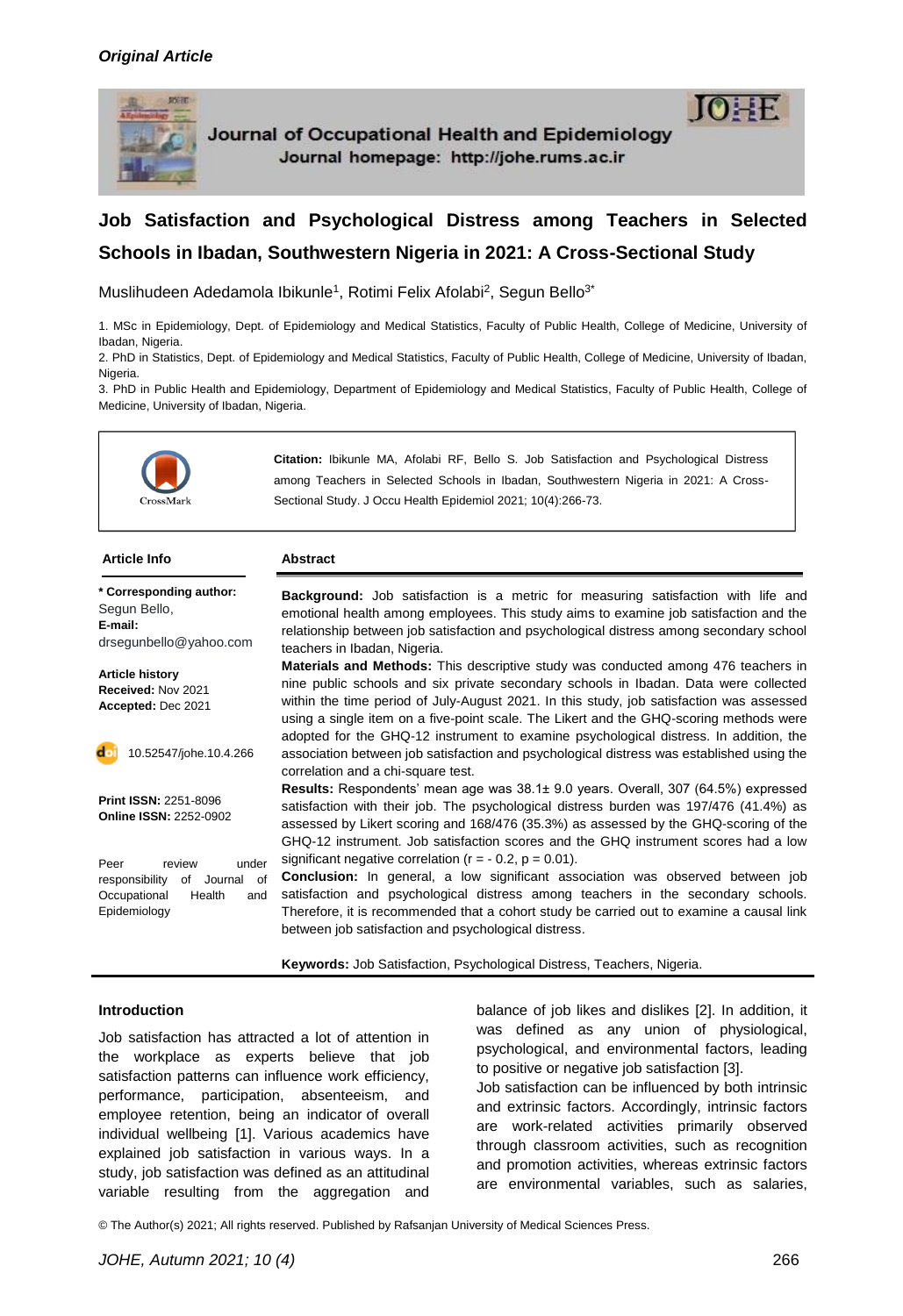policies, and practices among others [4]. The importance of job satisfaction cannot be underestimated due to its major links to work performance as well as physical and mental health. This is the reason why dissatisfied teachers are more likely to be absent from work, have higher turnover intentions, and want to leave the teaching profession, thereby lowering student morale and leading to poor academic performance [5]. Furthermore, job satisfaction is directly related to work proficiency among teachers, which increases their enthusiasm for more research in educational fields and improves student academic performance [6].

Workplace success is influenced by good mental health and job satisfaction. Because of the direct relationship between job satisfaction and mental health, if teachers are emotionally fit, they will be more productive at work, leading to higher morale and a healthier lifestyle [7].

A link between work satisfaction and mental health has been established in several studies. Although previous findings indicate that psychological wellbeing is linked to job satisfaction, current findings imply that the link could be reciprocal, with mental health influencing job satisfaction as well [8].

According to research, some predictors of job satisfaction among teachers include salary, heavy workloads, insufficient cooperation among colleagues and administrators, low prestige attached to teaching, duplication of roles, lack of connections between policymakers and teachers, occupational insecurity, and career stagnation [9– 12]. Studies show that teachers fall into the category of workers who cope with a variety of work-related stresses, resulting in long-term physical and mental health issues, low productivity, poor work commitment, intentions to quit, and increased burnout levels [13,14]. Similarly, epidemiological reports indicate that teachers have mental health complications at a relatively higher rate than other professions, which may be due to their work stress, pupil-related difficulties, and interpersonal disputes with colleagues [15].

However, in emerging countries like Nigeria, there are insufficient data about psychological health of teachers. Only a number of studies have reported the effect of psychological factors on job satisfaction among secondary school teachers in Nigeria using different General Health Questionnaire (GHQ) assessment instruments [16–19].

According to the literature review, job satisfaction among secondary school teachers in Nigeria ranges from 27.1 to 59.6% [17–19]. Furthermore, a similar study in Ghana found that 51% of the teachers were satisfied and 49% were dissatisfied with their job, having been higher than other studies [20]. These differences show the complexities of job satisfaction and reflect various metrics used for assessing it. The diversity observed in job satisfaction levels among teachers may have been caused by differences in the techniques utilized and cultural features of different teachers. Other studies adopted job satisfaction measures, such as the generic satisfaction scale and single item methods of assessment [17, 19].

In a study in the Benin City among teachers in private secondary schools, 17.2% of the dissatisfied teachers had psychological disorders, while 11.2% of the teachers who were satisfied had psychological disorders with a GHQ score greater than 4 [19]. Using GHQ-12, Okwaraji et al reported that 32.9% of the teachers had psychiatric morbidity in Enugu, Nigeria [17]. In contrast, using GHQ-28, Ofovwe et al reported that 20.8% of the teachers in the Egor local government of the Edo State had a score of 4 or above, which indicated the presence of psychiatric disorders [18]. These variations indicate complexities of psychological health and reflect various scales used to assess psychiatric morbidity. The use of different instruments, varied cutoffs, and sociocultural features of different individuals may contribute to the heterogeneity in psychiatric morbidity among these teachers.

Secondary education serves as a link between primary and tertiary education, being an important part of a child's formative years [21]. Job satisfaction has been recently the focus of discussion among educational psychologists due to the reduced satisfaction levels among secondary school teachers, which has been linked to the declining levels of education in Nigeria. According to some studies, secondary school graduates' intellectual capacity is not different from that of school dropouts [16, 21]. There is a low priority for treating mental health disorders in Nigeria, which has resulted in high levels of depression, anxiety, and depression among teachers; accordingly, it is supposed that teachers do not bother to seek care because of the stigmas and beliefs associated with psychological disorders in Nigeria [22, 23]. Secondary education is a very sensitive stage in both Nigeria and in many developing countries. Besides, teaching in this part of the world is considered a part-time job until better offers or higher-paying jobs become available. Thus, it is important not to neglect teachers and to ensure that their job satisfaction leads to healthy living. Although some studies have been conducted on the level of job satisfaction and the presence of psychological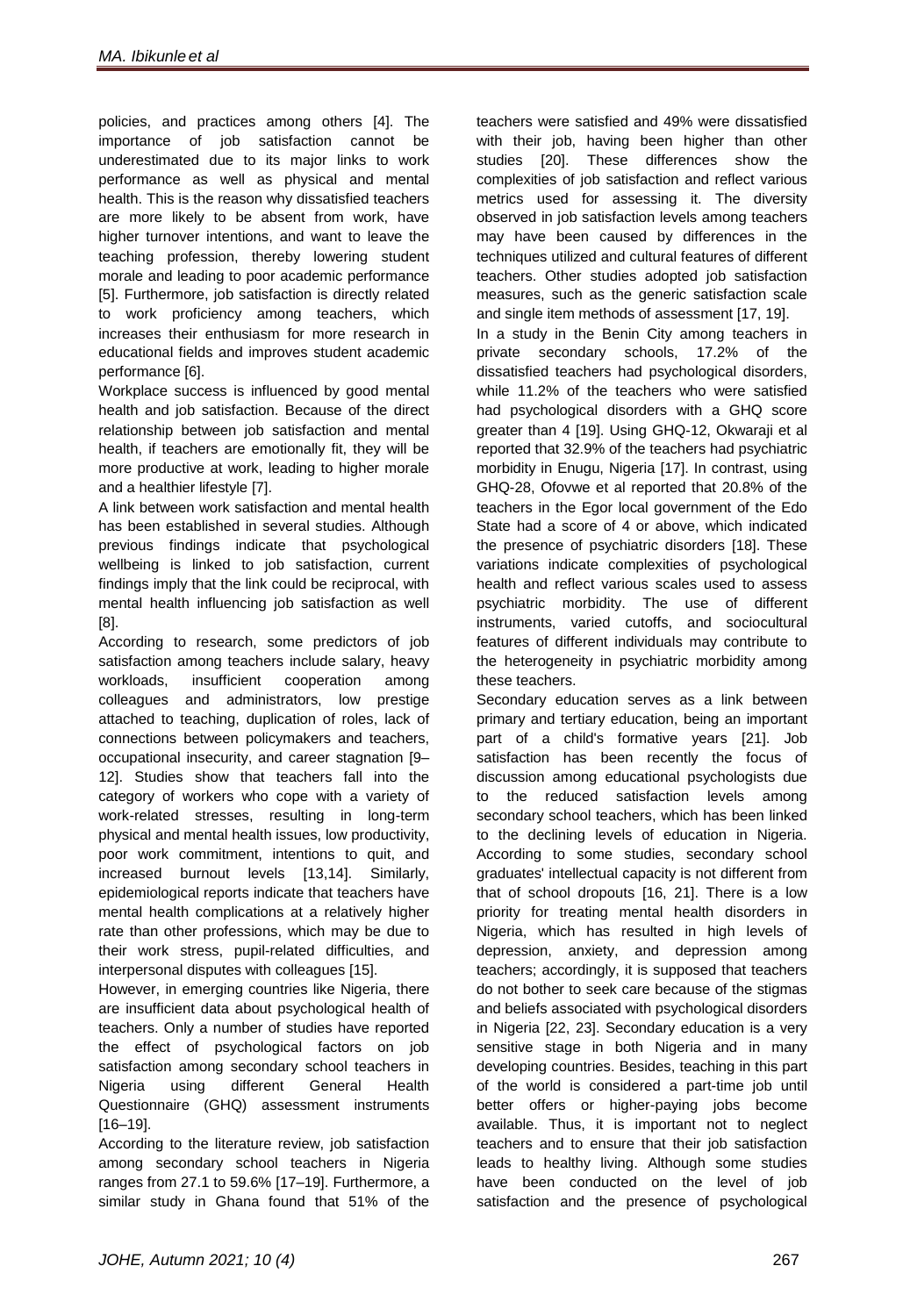distress among secondary school teachers in Nigeria, few have assessed the relationship between job satisfaction and psychological disorders among secondary school teachers. This fact has resulted in a lack of data on the relationship between job satisfaction and psychological distress among secondary school teachers in southwestern Nigeria. Against this backdrop, this study aims to determine job satisfaction levels and to investigate the link between job satisfaction and psychological distress among teachers in Ibadan, Nigeria.

# **Materials and Methods**

This descriptive cross-sectional research was conducted among secondary school teachers aged 18-67 years in Ibadan from July to August 2021. Ibadan is the capital of the Oyo State with 11 Local Government Areas (LGAs) located in southwestern Nigeria. In addition, it is the largest indigenous city by the geographical area and the third most populous city in Nigeria. The majority of Ibadan residents are Yoruba's'. The choice of schools reflects the type of secondary schools in the metropolis, which include public and private secondary schools. This study included all teachers who had worked in secondary schools for at least one year, who aged from 18 to 67 years as well as full-time teachers. Teachers ill at the time of the study as well as those who refused to participate were excluded from the study.

The teachers were chosen via multistage random sampling. At stage one, northwestern Ibadan, i.e. (IBNW) LGA, was selected purposively. The IBNW LGA was chosen due to the fact that it is one of the largest LGAs in the Ibadan metropolis and part of the old Ibadan municipality of the Oyo State [24]. At stage two, simple random sampling was performed to select 6 schools out of the 16 private schools and 9 schools out of the 13 public schools in the IBNW LGA. In each of the schools, systematic random sampling was performed to select the 476 satisfied teachers using the school registers as the sampling framework. All the eligible teachers who gave verbal informed consent were interviewed.

A validated questionnaire that was preliminary tested was used to obtain data for this study. A one-day training session was held for the interviewers who were research assistants to brief them on the objective of the study and on the probing techniques to be used to maintain the highest level of ethics during the research. The questionnaire included questions on socio-

demographic features, single item job satisfaction questions, and general psychological health questions.

The ability of the single-item measure to pragmatically measure cognition turned it into a suitable tool in this study compared to the multidimensional instrument for assessing job satisfaction facets [8].

The single-item measure of job satisfaction was employed in this research, with teachers choosing their job satisfaction level on a 5-point Likert scale; accordingly, 1 indicated 'very dissatisfied', 2 indicated 'dissatisfied', 3 indicated 'neither satisfied nor dissatisfied', 4 indicated 'satisfied, and 5 indicated 'very satisfied'.

The General Health Questionnaire (GHQ)-12 assessed psychological distress among the teachers. The GHQ-12 has already been tested in Nigeria with the sensitivity of 72%, specificity of 75%, and the Cronbach's coefficient of 0.70 [25]. In this study, two scoring methods were used, including the most commonly used GHQ-scoring approach (0-0-1-1) and the Likert scoring approach (0-1-2-3). In addition, the aggregate score for the GHQ-scoring method varied from 0-12, while that of the the Likert scoring method ranged from 0-36 [8]. This is because the GHQ 12 has 12 items or questions, and the scoring method was 0-0-1-1, implying that 0 multiplied by 12=0 for the least score and 1 multiplied by  $12 = 12$  for the highest score.

Although rarely used, the Likert scoring approach provides psychometric advantages by reducing data skewness and a rating approach with a cut-off point of 8/9, identifying likely cases of the psychological distress premise on the rating scale [26]. However, in the GHQ-scoring method, a threshold cut-off of 2/3 was used [27]. Besides, SPSS Statistics 25 was used to analyze the data.

The distribution of sociodemographic characteristics was reported using the frequency and percentages. The mean  $\pm$  SD was reported for variables, such as age, household size, teaching experience, and overall satisfaction. In addition, a chi-squared test was used to test the association between job satisfaction and psychological distress. Besides, the relationship between job satisfaction and psychological distress was reported using the Pearson's correlation coefficient. Additionally, the level of statistical significance was set at  $p < 0.05$ . The Oyo State Ethics Committee granted ethical approval, with approval number AD13/479/4378A. A written permission was also obtained from the Oyo State Ministry of Education.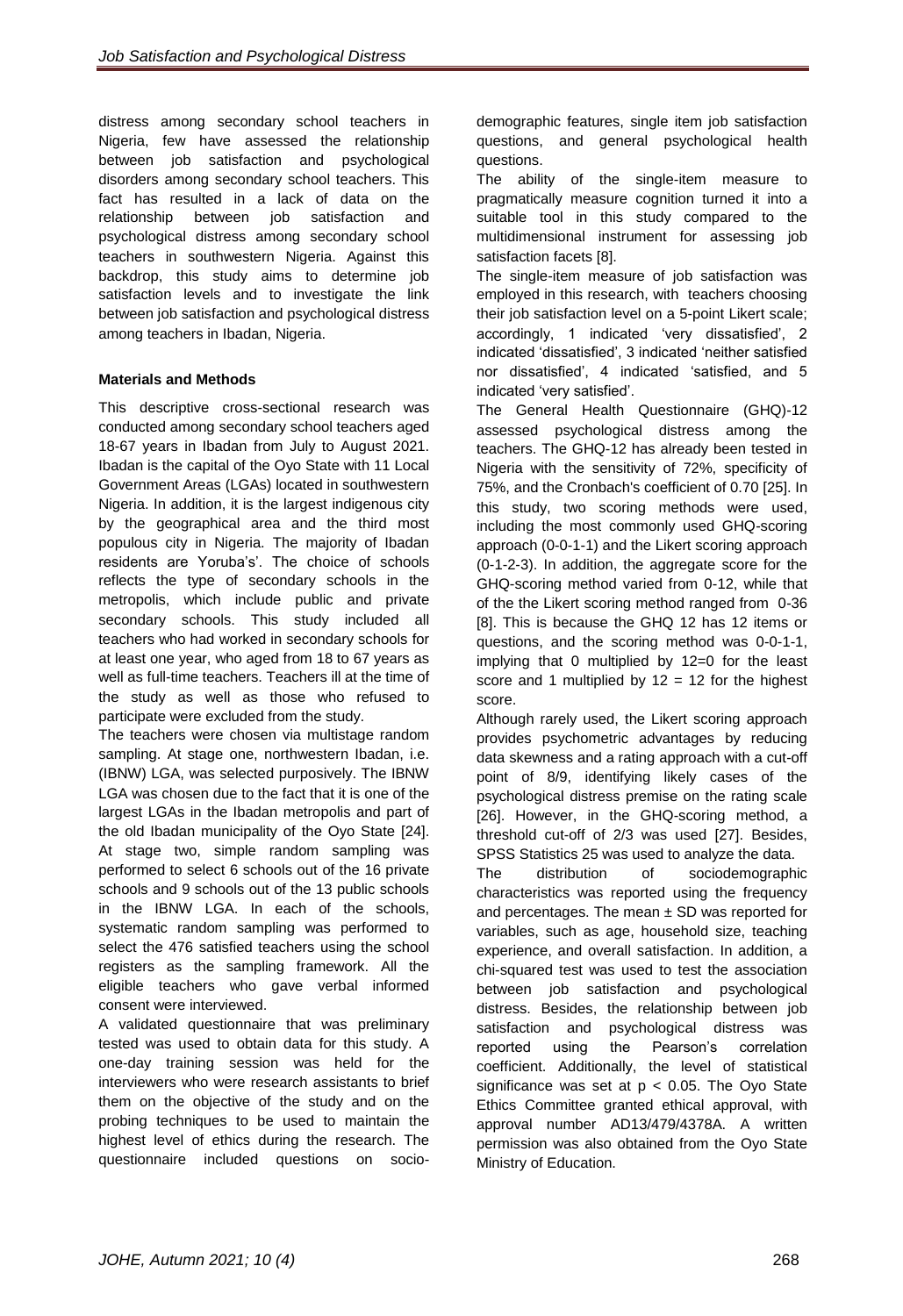#### **Results**

A total of 476 teachers were interviewed. The respondents' age ranged from 20-67 years with the mean  $\pm$  SD of 38.1  $\pm$  9.0 years. In addition, 37.4% were in the 30-39 age group. The majority of the participants were females (55.3%), 94.1% were from the Yoruba ethnic group, and about threequarters (76.3%) of them were married. The teachers' household size ranged from 1-13 with the mean  $\pm$  SD of 4.54  $\pm$  2.0. About two thirds of the teachers had a bachelor's degree (64.5%), and their teaching experience ranged from 1-39 years with the mean  $\pm$  SD of 10.4 $\pm$ 7.3. In addition, the single item mean for the overall job satisfaction was  $2.98 \pm 1.17$ . In total, 307 (64.5%) respondents

expressed satisfaction with their jobs. Accordingly, 251 (52.7%) were satisfied and 56 (11.8%) were relatively satisfied with their jobs. Other responses included 'neither satisfied nor dissatisfied' (37, 7.8%), 'dissatisfied' (106, 22.3%), and 'very dissatisfied' (26, 5.5%).

The GHQ-12 mean score, in the case of using the Likert scoring scale, was  $8.6 \pm 7.6$ . Besides, the mean score of the GHQ-12 for the Likert scoring scale was  $8.6 \pm 7.6$ , and it was  $2.4 \pm 3.0$  for the GHQ evaluation approach. Additionally, the GHQ rating threshold for psychological distress was 168/476 (35.3%). Furthermore, the psychological distress burden assessed by the Likert scoring cutoff was 197/476 (41.4%) (Table 1).

|  |  |  |  | Table 1. Secondary school teachers' demographic profiles in Ibadan |  |  |  |
|--|--|--|--|--------------------------------------------------------------------|--|--|--|
|--|--|--|--|--------------------------------------------------------------------|--|--|--|

|                            | <b>Characteristics</b>         | <b>Frequency</b> | Percentage (%)   |  |
|----------------------------|--------------------------------|------------------|------------------|--|
|                            | 20-29                          | 94               | 19.7             |  |
|                            | $30 - 39$                      | 178              | 37.4             |  |
| Age group                  | $40 - 49$                      | 139              | 29.2             |  |
|                            | $\overline{\geq}50$            | 65               | 13.7             |  |
| Gender                     | <b>Male</b>                    | $\overline{213}$ | 44.7             |  |
|                            | Female                         | 263              | 55.3             |  |
|                            | <b>Christianity</b>            | 297              | 62.4             |  |
|                            | Islam                          | 174              | 36.6             |  |
| <b>Religion</b>            | <b>Traditional</b>             | $\overline{3}$   | 0.6              |  |
|                            | <b>Others</b>                  | $\overline{2}$   | 0.4              |  |
|                            | <b>Married</b>                 | 363              | 76.3             |  |
| <b>Marital status</b>      | <b>Single</b>                  | 109              | 22.9             |  |
|                            | <b>Widow/Widower</b>           | $\overline{4}$   | 0.8              |  |
|                            | Yoruba                         | 448              | 94.1             |  |
|                            | Igbo                           | $\overline{17}$  | $\overline{3.6}$ |  |
| <b>Ethnicity</b>           | Hausa                          | $\overline{3}$   | 0.6              |  |
|                            | <b>Others</b>                  | $\overline{8}$   | 1.7              |  |
|                            | <b>High school diploma/NCE</b> | 74               | 15.5             |  |
|                            | <b>Bachelor's degree</b>       | $\overline{307}$ | 64.5             |  |
| <b>Level of education</b>  | <b>Master's degree</b>         | 73               | 15.3             |  |
|                            | PhD                            | 1                | 0.2              |  |
|                            | <b>Others</b>                  | $\overline{21}$  | 4.4              |  |
|                            | $0-5$                          | 148              | 31.1             |  |
|                            | $6 - 10$                       | 139              | 29.2             |  |
| <b>Teaching experience</b> | $11 - 20$                      | 131              | 27.5             |  |
|                            | $21 - 30$                      | 54               | 11.3             |  |
|                            | >30                            | $\overline{4}$   | 0.8              |  |
|                            | ≤30,000                        | 110              | 23.1             |  |
| <b>Level of income</b>     | 30,000-50,000                  | 165              | 34.7             |  |
|                            | 50,000-100,000                 | 152              | 31.9             |  |
|                            | >100,000                       | 49               | 10.3             |  |
|                            |                                | Mean $\pm$ SD    |                  |  |
| Age                        |                                |                  | $38.1 \pm 9.0$   |  |
| <b>Household size</b>      |                                | $4.5 \pm 2.0$    |                  |  |
| <b>Teaching experience</b> |                                |                  | $10.4 \pm 7.4$   |  |
| Overall job satisfaction   |                                | $3.0 \pm 1.2$    |                  |  |

Table 2 is the contingency table for the relationship between job satisfaction categories and psychological distress. Accordingly, a doseresponse relationship was established between job satisfaction and the positive screen for psychological distress. The psychological distress burden increased gradually with less satisfaction in

the dissatisfied group, showing a significantly higher proportion of the positive screen (48.5%) compared to either the satisfied group (30.0%) or the undecided group (32.4%) (Table 2). This dose response relationship was more unequivocal with the Likert scoring scale, as Table 3 shows.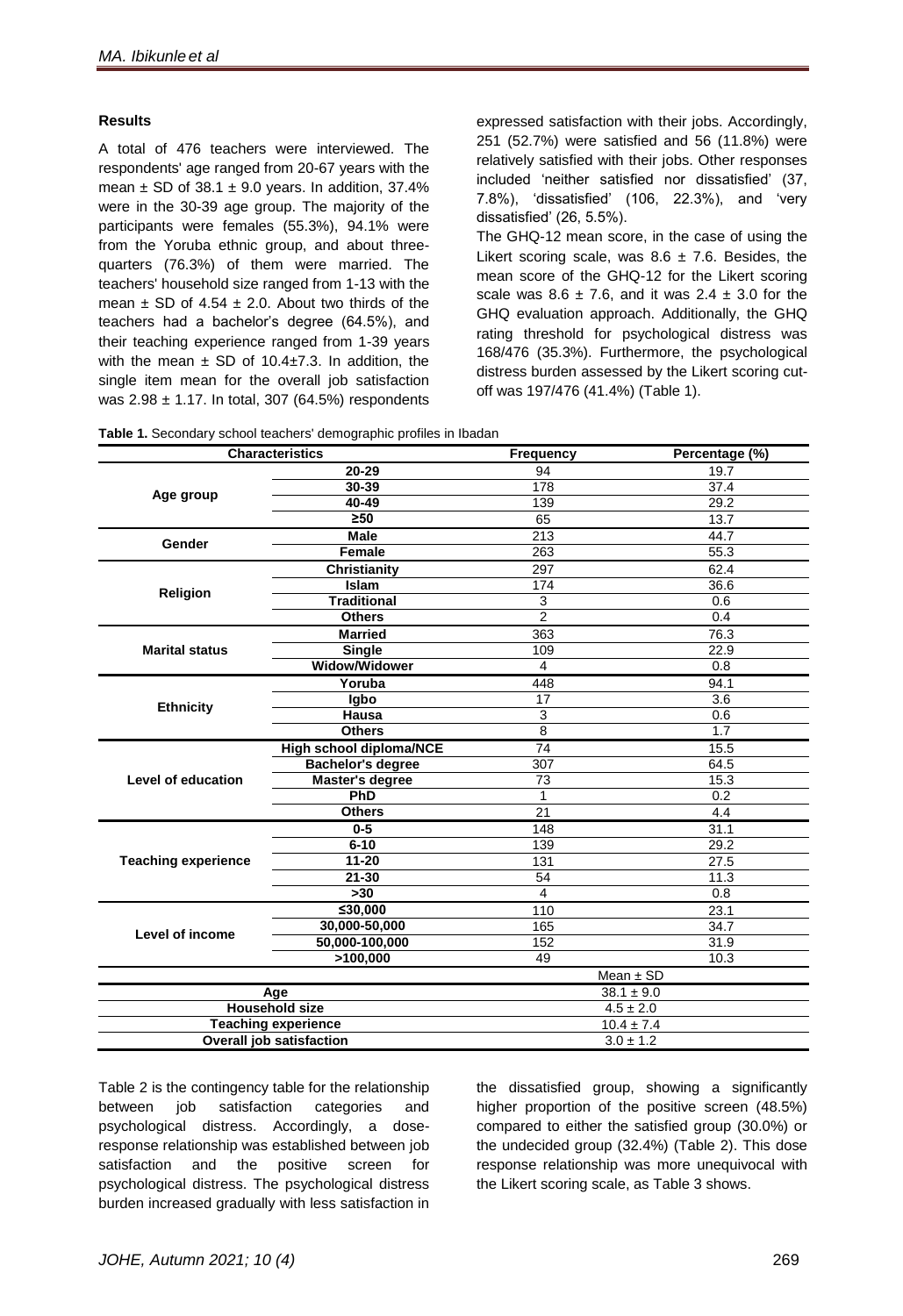**Table 2.** Job satisfaction and psychological distress (GHQ scores) among teachers in the selected secondary schools in Ibadan, 2021

|                                    |            | Psychological distress positive screen |       |
|------------------------------------|------------|----------------------------------------|-------|
| <b>Satisfaction category</b>       | Yes        | No                                     | Total |
| Satisfied                          | 92(30%)    | 215(70%)                               | 307   |
| Neither dissatisfied nor satisfied | 12(32.4%)  | 25(67.6%)                              | 37    |
| Dissatisfied                       | 64(48.5%)  | 68(51.5%)                              | 132   |
| Гоtal                              | 168(35.3%) | 308(64.7%)                             | 476   |

Chi-square value =  $14.00$ ,  $p < 0.001$ 

**Table 3.** Job satisfaction and psychological distress (the Likert scoring method) among teachers in the selected schools in Ibadan, 2021

| <b>Satisfaction category</b>       | Psychological distress positive screen |            |       |
|------------------------------------|----------------------------------------|------------|-------|
|                                    | Yes                                    | No         | Total |
| Satisfied                          | 108(35.2%)                             | 199(64.8%) | 307   |
| Neither dissatisfied nor satisfied | 15(40.5%)                              | 22(59.5%)  | 37    |
| Dissatisfied                       | 74(56.1%)                              | 58(43.9%)  | 132   |
| Total                              | 197(41.4%)                             | 279(58.6%) | 476   |

Chi-square value =  $16.60$ ,  $p < 0.001$ 

Job satisfaction values and values from both rating methods showed that the Likert rating scale ( $r = -$ 0.161,  $p = 0.01$ ) and the GHQ rating approach ( $r =$ -0.152, and  $p = 0.01$ ) had a similar but lowly significant inverse correlation. In Figs. 1 and 2, the scatter diagram shows the relationship between satisfaction scores and GHQ scores. Accordingly,

when the teachers' satisfaction values increased, GHQ-12 values decreased. In this case,  $r^2$  was about 0.023 and 0.026, indicating that the correlation between GHQ-12 scores and job satisfaction scores was about 2.3 and 2.6% of the differences in the GHQ-12 scores, respectively (Figs. 1 and 2).



Fig. 1. The scatter diagram of the GHQ Likert score versus the overall job satisfaction score for present jobs among teachers in Ibadan, 2021

Job satisfaction groups: 1 indicates 'very dissatisfied', 2 indicates 'dissatisfied', 3 indicates 'neither satisfied nor dissatisfied', 4 indicates 'satisfied', 5 indicates 'very satisfied'.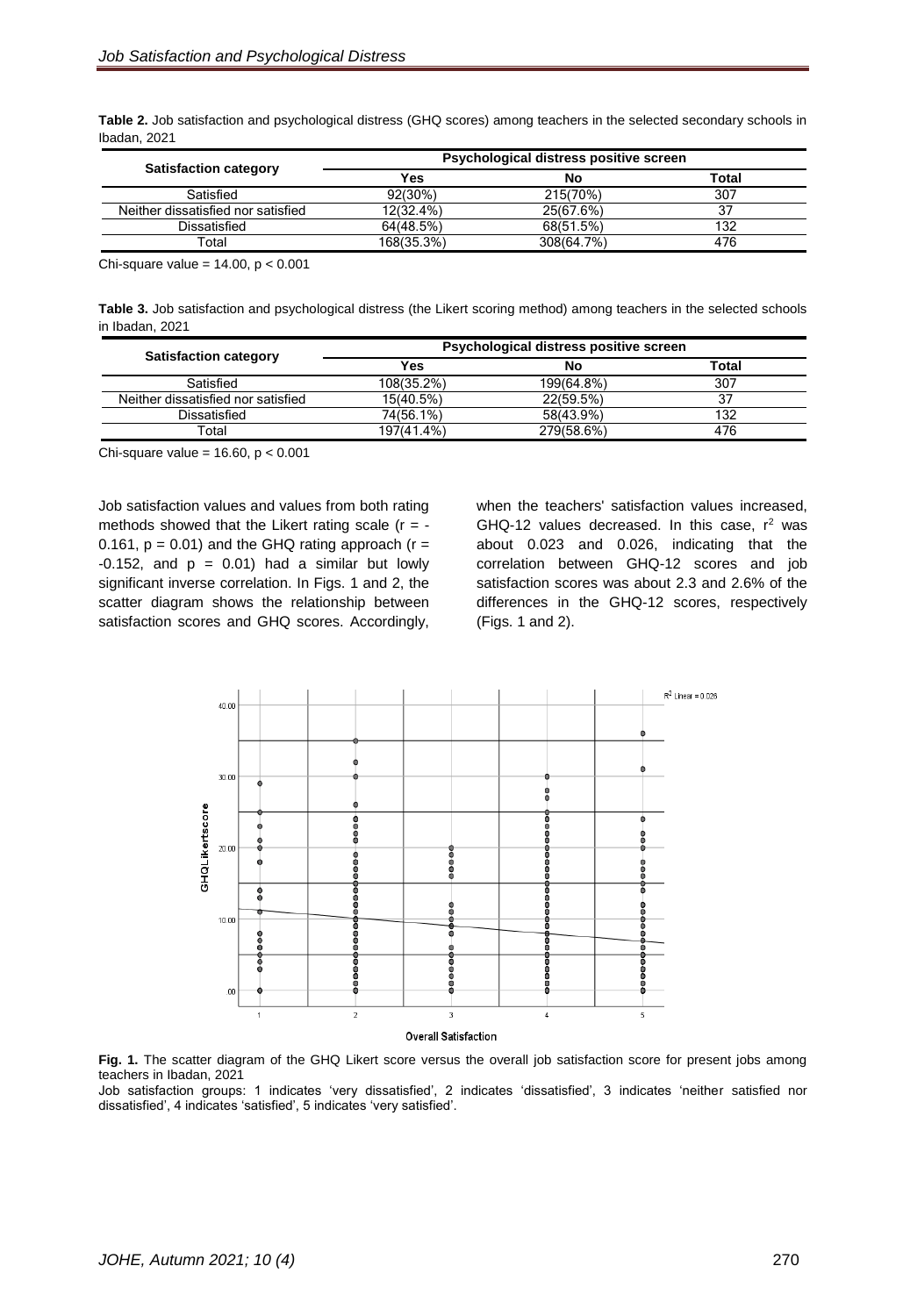

**Fig. 2.** The scatter diagram of the GHQ Score versus the overall job satisfaction score among teachers in Ibadan, 2021 Job satisfaction Group: 1 indicates 'very dissatisfied', 2 indicates 'dissatisfied', 3 indicates 'neither satisfied nor dissatisfied', 4 indicates 'satisfied', 5 indicates 'very satisfied'.

#### **Discussion**

According to the findings of this study, two-thirds of the teachers were satisfied with their jobs, but twofifths of them were under psychological distress. In addition, a low inverse relationship was observed between job satisfaction and psychological distress.

Teachers in Nigeria show different rates of job satisfaction, as corroborated by this research. In this study, higher psychological distress was evident than in other studies. Okwaraji et al reported an almost similar level of mild psychological distress among teachers [17]. In contrast, Ofovwe et al reported a lower level of psychological distress, than the present study, among secondary school teachers in the Enugu State, Nigeria [18]. The reason for this variation could be different geographical and cultural characteristics of the respondents. As noted in another study conducted among physicians [8], psychiatric morbidity among Nigerian workers appeared to be on the rise compared to previous reports of a decade ago. This could be associated with the worsening economic conditions in this country.

The effect of the very low rate of job satisfaction due to psychological distress among the respondents looks significant in this study, with over half of the dissatisfied teachers undergoing psychological distress. In the same vein, a low positive relationship was observed between job satisfaction and psychological wellbeing in secondary school teachers in Ankara [28]. This has a serious implication about job satisfaction among teachers, which affects the development of a country, as the school system growth is relevant to national growth. Teachers who are dissatisfied with their job are more likely to quit their job as they feel the school does not deserve their commitment, with this affecting both quality of education and student performance [29].

Job satisfaction values and GHQ values were found to have a moderate negative correlation. This implies that higher satisfaction among teachers improves psychological well-being among them. This was in line with the finding of Aliakbari et al who, in a correlational study, observed a significant connection between job satisfaction and psychological distress [1]. In the same vein, a study among secondary school teachers in eastern Nigeria found a significant association between job satisfaction and psychological distress among teachers [17]. A study in Gaza and the West Bank among teachers in the primary school and the lower secondary school reported that psychological distress had a moderate inverse relationship with the level of work engagement [30]. The difference observed could be due to the fact that only private schools were used in this study, which could have led to the lower level of satisfaction among teachers.

It is noteworthy that upon categorization of psychological distress using various scoring methods, a dose-response relationship was observed between job satisfaction and psychological distress. A shift in job satisfaction from the satisfied group to the dissatisfied group resulted in a corresponding increase in psychological distress. This further supports the claim that the high level of job satisfaction can maintain good mental health among workers,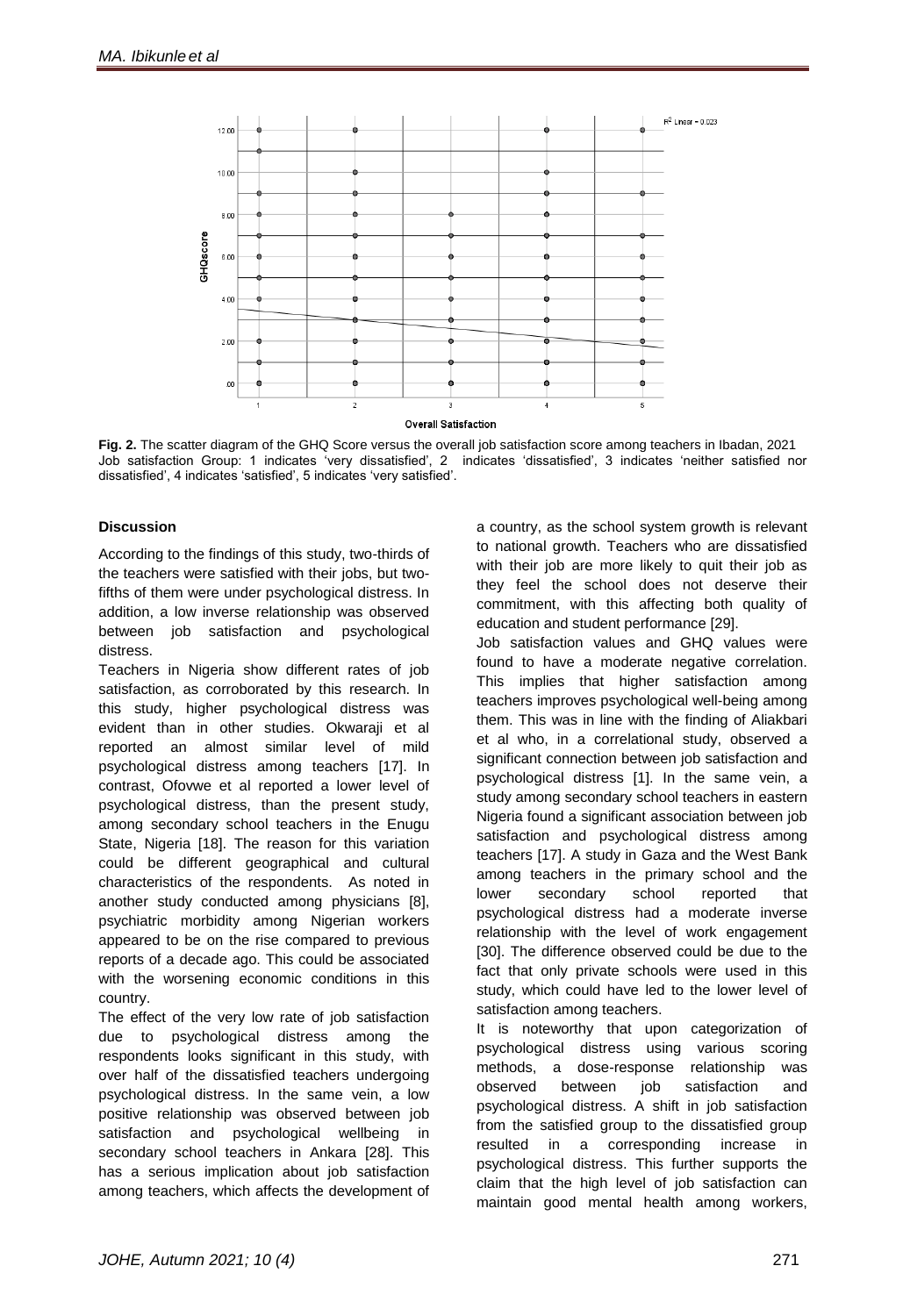being in line with the finding of Bello et al among doctors in southern Nigeria [31].

One of the limitations of this study is that it was conducted after COVID-19 lockdowns, which might have impacted psychological distress among the teachers prior to the study. This could have influenced the status of psychological disorders compared to other studies done before the COVID-19 pandemic.

A prospective design, such as a cohort study, would be more suitable for establishing a clear relationship between job satisfaction and psychological distress; hence, this would help determine which variable is dependent on the other, because of the difficulty in establishing a causal relationship between job satisfaction and psychological distress.

# **Conclusion**

According to the findings of this study, a low significant correlation was established between both job satisfaction and psychological distress. Furthermore, there was a significant negative linear dose-response association between job satisfaction and psychological distress. These findings would help stakeholders in the education system to provide substantial incentives for improving job satisfaction and performance in secondary school teachers. This study recommends that school management organize public health education programs and create more platforms for teachers to talk about their mental health challenges.

# **Acknowledgement**

I would like to thank all participants for their constructive and active assistance with this study.

# **Conflict of interest:** None declared.

# **References**

- 1. Aliakbari A. The impact of job satisfaction on teachers' mental health: A case study of the teachers of Iranian Mazandaran province. World Sci News 2015; 12:1-11.
- 2. Bashir L. Job Satisfaction of Teachers In Relation to Professional Commitment. Int J Indian Psychol 2017; 4(4). doi:10.25215/0404.007.
- 3. Jalagat R. Job Performance, Job Satisfaction and Motivation: A Critical Review of Their Relationship. Int J Adv Manag Econ 2016; 5(6):36-43.
- 4. Omer Soran K. The impact of corporate social responsibility on employee's job satisfaction. J Process Manag New Technol 2018; 6(3):56-64.
- 5. Kemunto ME, Raburu PA, Joseph B. Does Age Matter? Job Satisfaction of Public Secondary School Teachers. Int J Sci Res 2018; 7(9).
- 6. Gopinath R. Influence of Job Satisfaction and Job Involvement of Academicians with special reference to Tamil Nadu Universities. Int J Psychosoc Rehabil 2020; 24(3):4296-306.
- 7. Rinsangi LVL. Mental Health and Job Satisfaction of College Teachers. Int J Peace Educ Dev 2018; 6(1):39-46.
- 8. Bello S, Afolabi RF, Adewole DA. Job Satisfaction and Psychiatric Morbidity among Resident Doctors in Selected Teaching Hospitals in Southern Nigeria: A web-based Survey. J Occu Health Epidemiol 2019; 8(4):199-206.
- 9. Crisci A, Sepe E, Malafronte P. What influences teachers' job satisfaction and how to improve, develop and reorganize the school activities associated with them. Qual Quant 2019; 53(5):2403-19.
- 10. Shahi BB. Job Satisfaction and Performance of Community Secondary School Teachers in Nepal: An Exploration and Analysis. Artech J Art Soc Sci 2020; 2(4):105-14.
- 11. Sultana A, Sarker MNI, Prodhan SA. Job Satisfaction of Public and Private Primary School Teachers of Bogra District in Bangladesh. J Sociol Anthropol 2017; 1(1):41-6.
- 12. Iwu CG, Ezeuduji IO, Iwu IC, Ikebuaku K, Tengeh RK. Achieving Quality Education by Understanding Teacher Job Satisfaction Determinants. Soc Sci 2018; 7(2):25.doi:10.3390/socsci7020025
- 13. Bernotaite L, Malinauskiene V. Workplace bullying and mental health among teachers in relation to psychosocial job characteristics and burnout. Int J Occup Med Environ Health 2017; 30(4):629-40.
- 14. Skaalvik EM, Skaalvik S. Still motivated to teach? A study of school context variables, stress and job satisfaction among teachers in senior high school. Soc Psychol Educ 2017; 20(1):15-37.
- 15. Schonfeld IS, Bianchi R, Luehring-Jones P. Consequences of Job Stress for the Mental Health of Teachers. In: Educator Stress. [New](https://en.wikipedia.org/wiki/New_York_City)  [York City,](https://en.wikipedia.org/wiki/New_York_City) [United States:](https://en.wikipedia.org/wiki/United_States) Springer; 2017.
- 16. Akomolafe J, Ogunmakin AO. Job Satisfaction among Secondary School Teachers: Emotional Intelligence, Occupational Stress and Self-Efficacy as Predictors. J Educ Soc Res 2014; 4(3):487-98.
- 17. Okwaraji FE, Aguwa EN. Burnout, Psychological Distress and Job Satisfaction among Secondary School Teachers in Enugu, South East Nigeria. J Psychiatry 2015; 18(1):198. doi:10.4172/Psychiatry.1000198